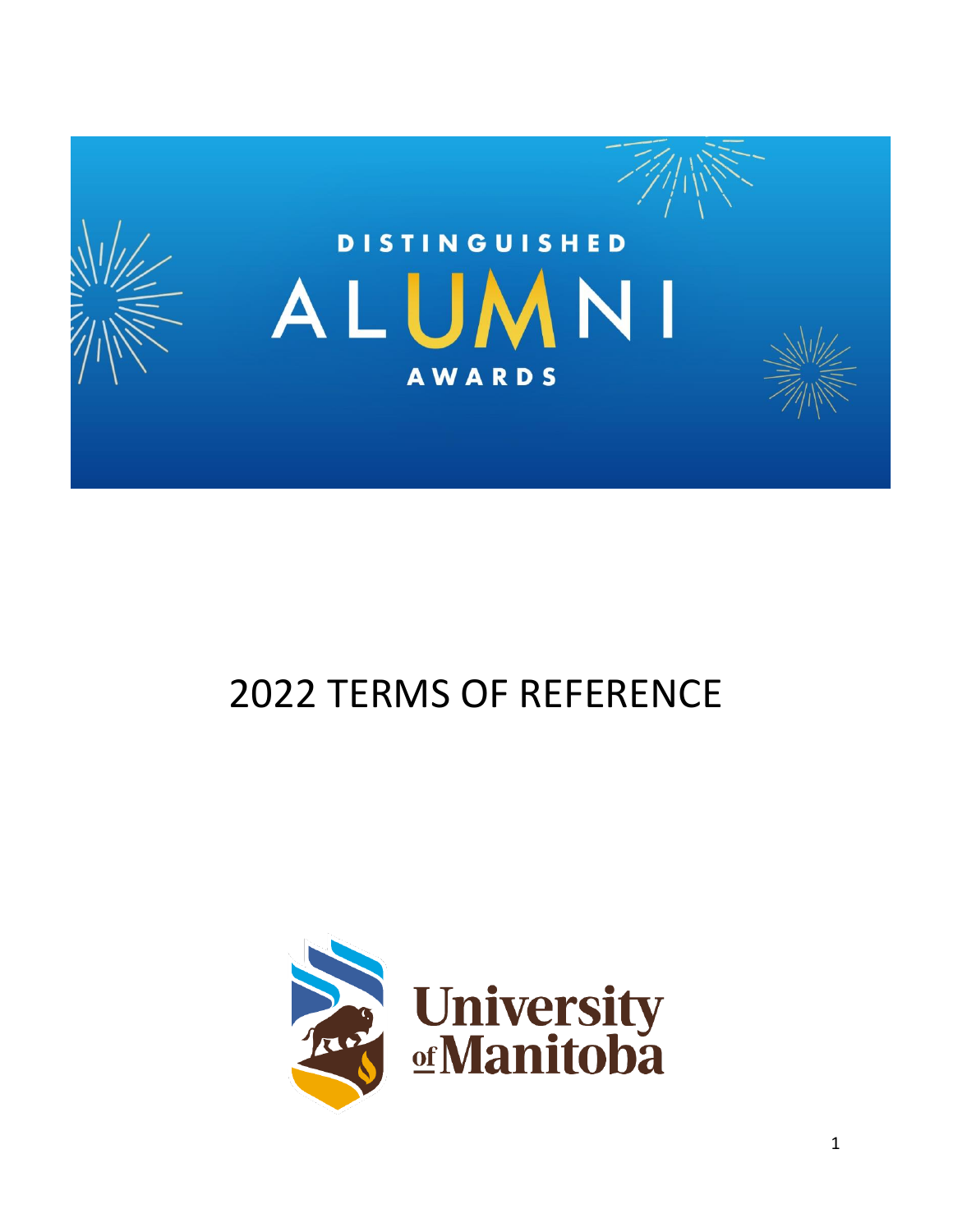# TABLE OF CONTENTS

| 1. | <b>OVERVIEW</b>                                                                                   | 3                       |
|----|---------------------------------------------------------------------------------------------------|-------------------------|
| 2. | <b>AWARD CATEGORIES</b>                                                                           | 3                       |
| 3. | <b>AWARD CRITERIA</b>                                                                             | 4                       |
|    | 3.1 Lifetime Achievement                                                                          | 4                       |
|    | 3.2 Professional Achievement                                                                      | 4                       |
|    | 3.3 Academic Innovation                                                                           | 4                       |
|    | 3.4 Community Service                                                                             | 5                       |
|    | 3.5 Outstanding Young Alumni                                                                      | 5                       |
| 4. | <b>NOMINATION GUIDELINES</b>                                                                      | 5                       |
|    | 4.1 Eligibility requirements                                                                      | 5                       |
|    | 4.2 Conditions of nomination                                                                      | 6                       |
|    | 4.3 The nominations process                                                                       | $\overline{\mathbf{z}}$ |
|    | 4.4 Nominations from previous years                                                               | 8                       |
| 5. | THE AWARD CATEGORY PRE-SELECTION SUBCOMMITTEES AND SELECTION PANEL COMPOSITION AND<br><b>ROLE</b> | 8                       |
|    | 5.1 Award Category Pre-selection Subcommittees                                                    | 8                       |
|    | 5.2 Distinguished Alumni Awards Selection Panel                                                   | 8                       |
|    | 5.3 The role of the Distinguished Alumni Awards Selection Panel                                   | 8                       |
|    | 5.4 The roles of the Vice-President (External) and Alumni Relations designate                     | 9                       |
| 6. | THE SELECTION PROCESS                                                                             | 9                       |
| 7. | THE SCORING PROCESS                                                                               | 10                      |
|    | 7.1 Award Category Pre-selection Subcommittees                                                    | 10                      |
|    | 7.2 Distinguished Alumni Award Selection Panel                                                    | 10                      |
| 8. | <b>NOTIFICATION</b>                                                                               | 10                      |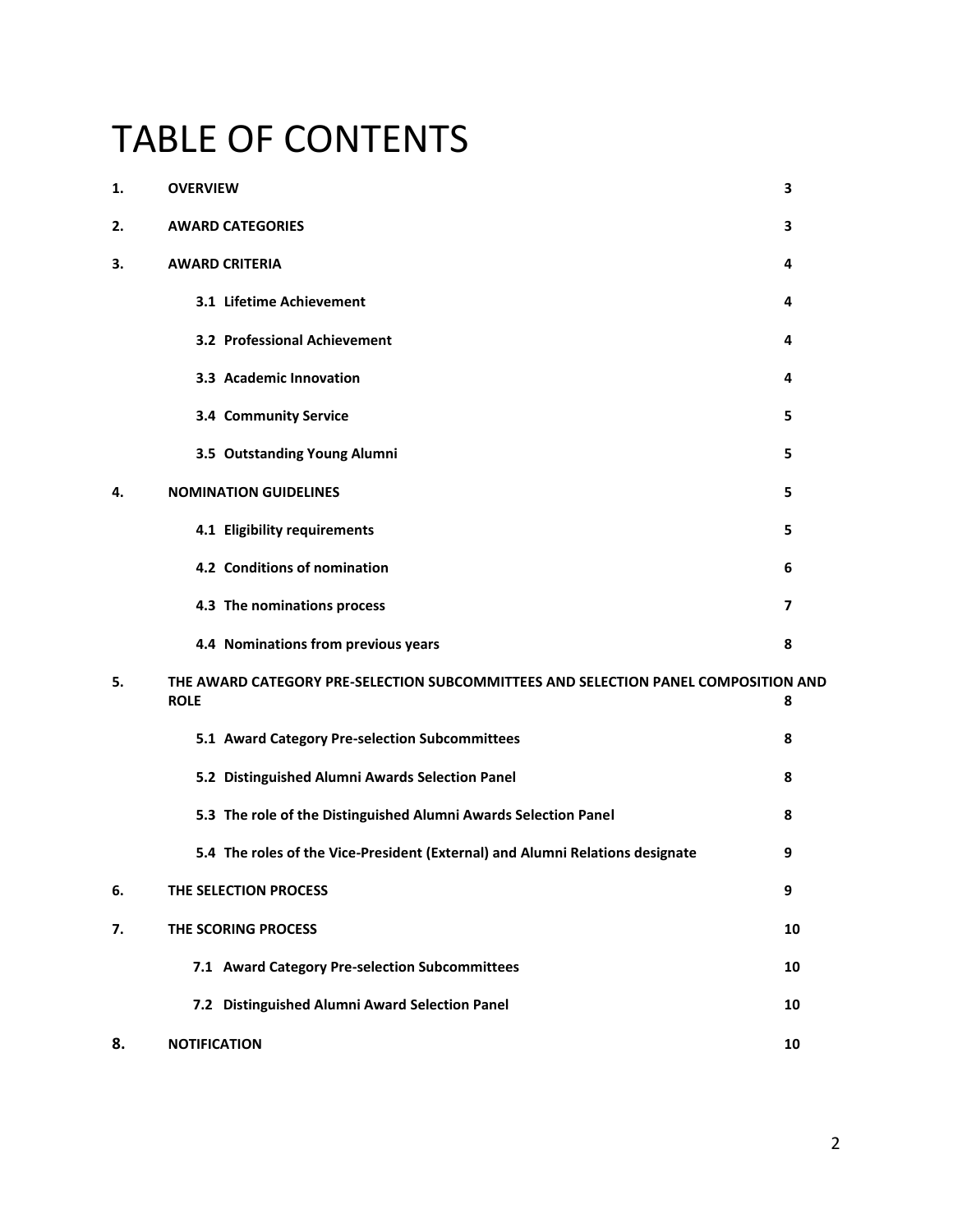# **1. OVERVIEW**

The University of Manitoba is proud of the significant, profound and extraordinary personal and professional accomplishments of its alumni. The University, in collaboration with the Alumni Association, recognizes and celebrates these accomplishments through its alumni achievement and recognition program.

For close to 80 years, the Alumni Association and University have been celebrating the impactful accomplishments of its graduates. In 1937, the Alumni Association established the Alumni Jubilee Award to commemorate the 60th anniversary of the University of Manitoba. The Jubilee Award was reintroduced in 1959 to honour a graduate who made an outstanding contribution to society. The award was formally renamed the Distinguished Alumni Award (DAA) in 1996.

In 2012, the Alumni Association and the University of Manitoba collaborated to amplify the program and acknowledge more than one graduate per year in a variety of categories. As a result, in 2014, the Alumni Association presented five distinct awards. In 2020, the Alumni Association Board of Directors removed the Service to the University award as it was considered a duplication of other university awards that honour alumni who make outstanding contributions to the institution and granted the Selection Panel the ability to select between one and three recipients in the Professional Achievement, Community Service and Outstanding Young Alumni categories. Only one recipient was selected in the Lifetime Achievement category. In 2022, the Alumni Association Board of Directors added the Academic Innovation Award category and returned to a one recipient per award category model for all the awards based on Canadian best practices in alumni recognition programs, Selection Panel feedback on the inherent differences between academic and non-academic professional achievement, and the practical challenges with ensuring all recipients feel properly honoured and acknowledged when there are so many to profile at the same time.

The goal of the Distinguished Alumni Awards is to celebrate the University's exceptional graduates and share their stories broadly with the community to demonstrate how our alumni are one of the best examples of how the University of Manitoba betters our world. Recipients of these awards will have demonstrated outstanding achievements in their professional and personal lives, and will serve as an inspiration to fellow alumni, current students and the broader community.

# **2. AWARD CATEGORIES**

The University of Manitoba invites nominations for graduates who have made significant and transformative and impactful contributions in their personal and/or professional lives through their leadership and service, and who reflect the brand and reputation of the University, in the following categories:

- Distinguished Alumni Award for Lifetime Achievement
- Distinguished Alumni Award for Professional Achievement
- Distinguished Alumni Award for Academic Innovation NEW IN 2022
- Distinguished Alumni Award for Community Service
- Distinguished Alumni Award for Outstanding Young Alumni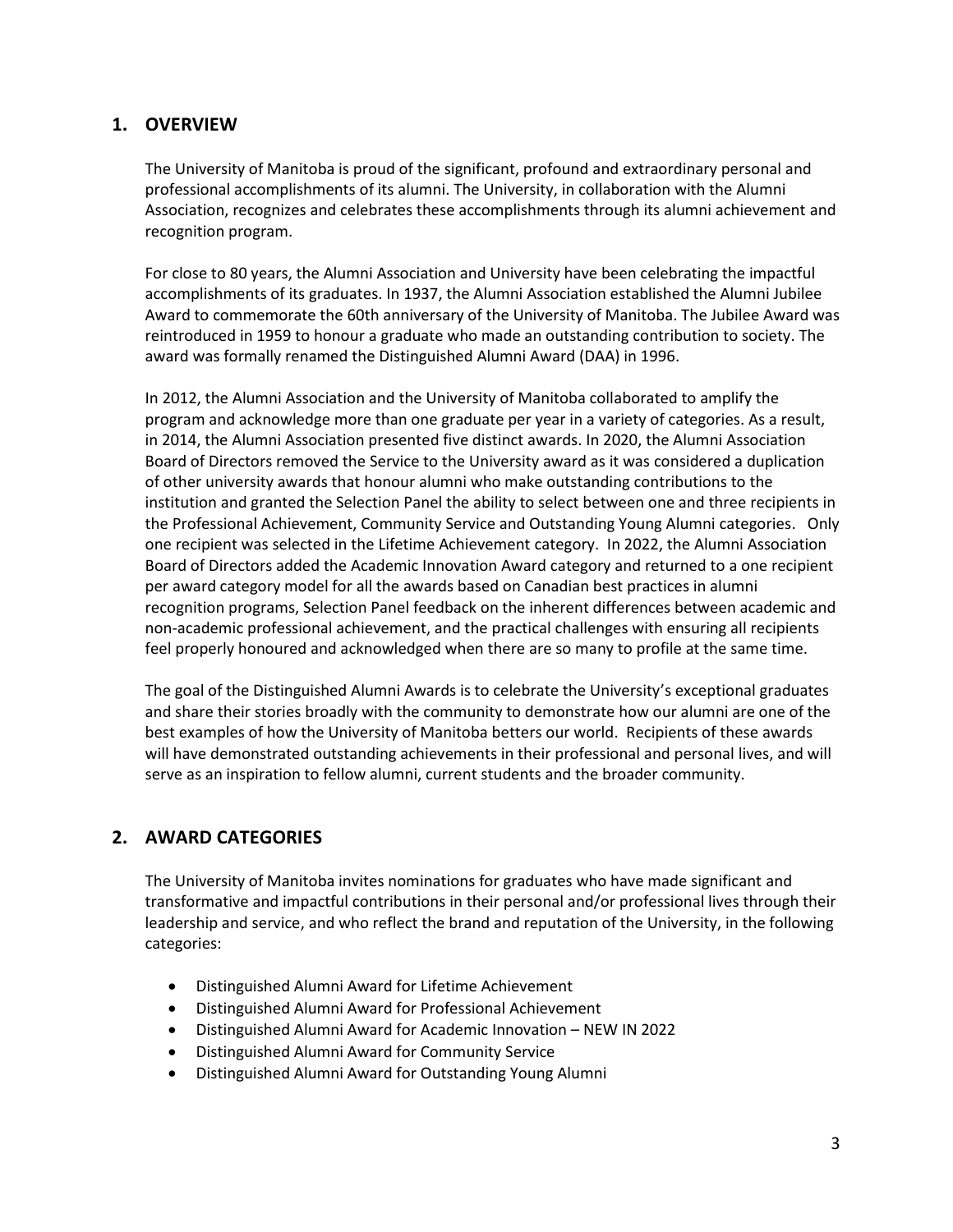# **3. AWARD CRITERIA**

To be considered for one of these prestigious awards, the individual must be a University of Manitoba graduate who has inspired fellow alumni, current students and the broader community through their lifetime of outstanding personal or professional achievements and significant, transformative contributions to society through their leadership and service. Recipients will be selected in the following areas:

#### **3.1 Lifetime Achievement**

This award recognizes graduates who have shown personal and professional achievements and leadership throughout their lifetime and continue to make significant and transformative contributions to their profession, their community and the University of Manitoba.

Nominees must demonstrate a lifetime of:

- outstanding contributions that made a transformative impact within their community
- exemplary achievement throughout their lifetime
- service to the University of Manitoba

#### **3.2 Professional Achievement**

This award recognizes graduates who have reached the pinnacle of and are at the top of their professional career and have previously received recognition from within their discipline. The focus of this award is professional achievement that is non-academic in nature. (see Academic Innovation Award below)

Nominees must demonstrate:

- a standard of professional excellence throughout their career that has inspired their colleagues and peers with an emphasis on their professional achievements in the last three to five years
- exceptional leadership in their profession
- outstanding and transformative achievements recognized by the nominee's professional community

#### **3.3 Academic Innovation**

This award recognizes graduates who have reached the pinnacle of and are at the top of their academic career and have previously received recognition for their innovation and research excellence in academia.

Nominees must demonstrate:

- outstanding innovation and research achievements and excellence in academia that have had a major, transformative impact on the community and society to help make for a better world
- at least 51% of their current or past employment (if retired / emeritus) in academia at a recognized post-secondary institution(s)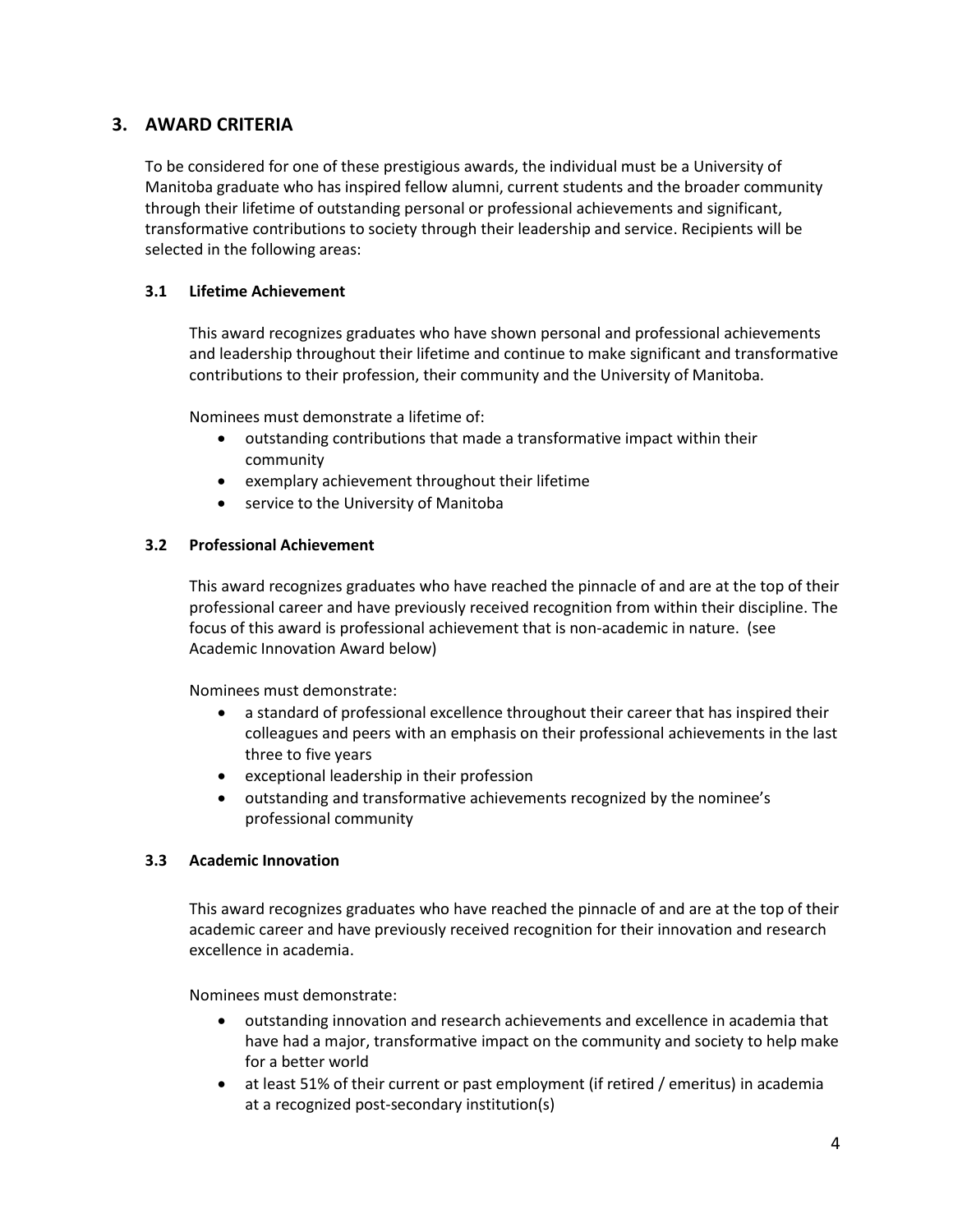#### **3.4 Community Service**

This award recognizes graduates who have had a transformative impact on those in their community, either at the local, national or international level.

Nominees must demonstrate:

- extraordinary efforts that have made a positive impact on their community
- community service or volunteer work that has engaged and inspired others
- community service that is clearly outside of or above and beyond their professional discipline in a voluntary, charitable and non-paid capacity

#### **3.5 Outstanding Young Alumni**

This award recognizes graduates who are **under the age of 35 before the close of nominations** who have demonstrated significant contributions and leadership to their field of endeavour, their community and the University of Manitoba.

Nominees must demonstrate:

- inspiring achievements in their field
- contributions that have had a transformative impact in their community
- service to the University of Manitoba, both while as a student and ongoing as an alum

### **4. NOMINATION GUIDELINES**

#### **4.1 Eligibility requirements**

Alumni who have received an honorary degree bestowed by the University of Manitoba have received the institution's highest honour and therefore are not eligible for nomination. In addition, the following alumni cannot be nominated:

- Those who currently hold political office at a local, provincial/state, national, or Indigenous government level
- Members of the Distinguished Alumni Awards Selection Panel or Award Category Pre-Selection Subcommittees
- Members of the Alumni Association Board of Directors
- Members of the University of Manitoba Board of Governors
- Members of the University of Manitoba's senior leadership team, specifically for the Academic Innovation Award, including Deans, Associate Deans, Vice-Presidents and Vice-Provosts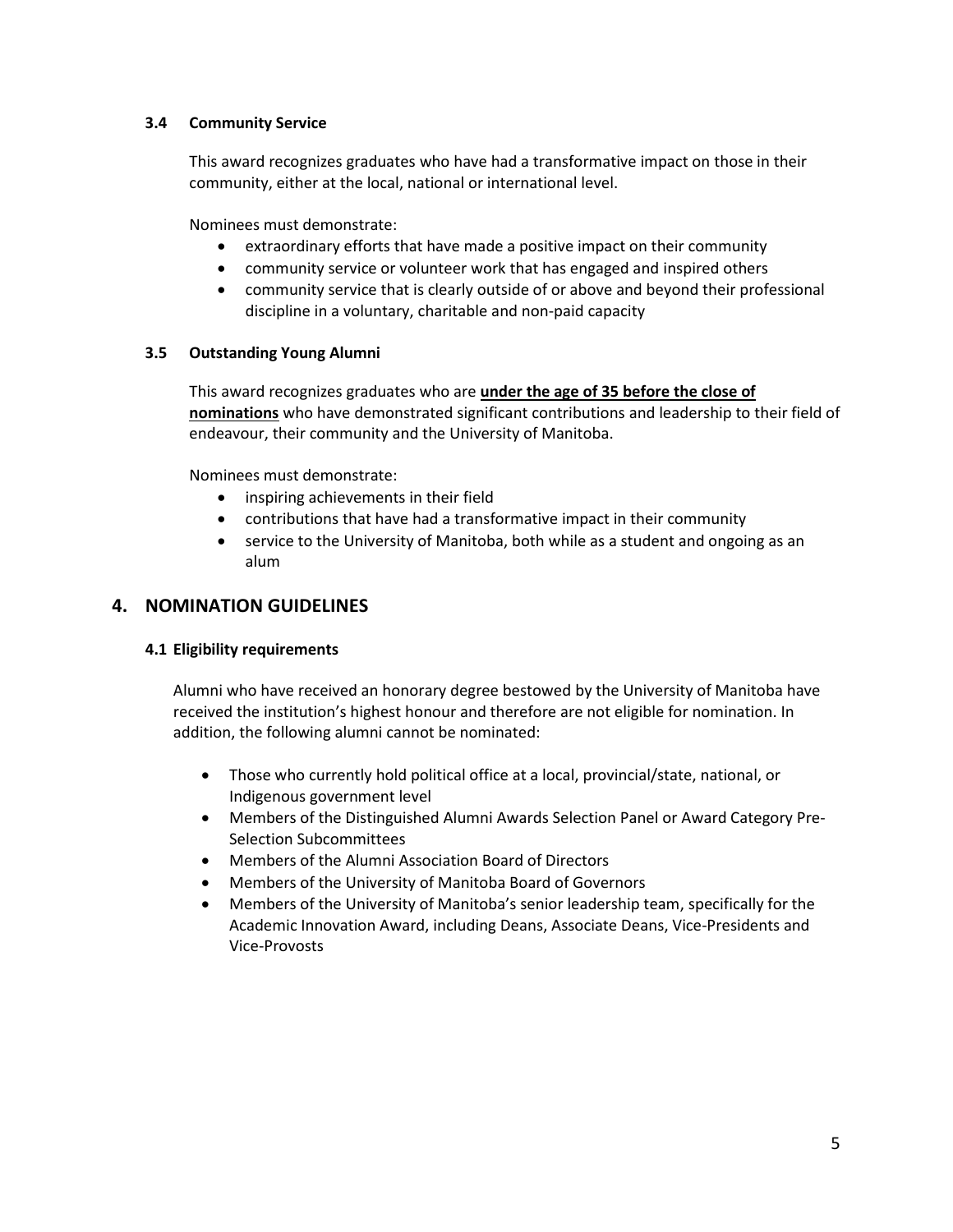#### **4.2 Conditions of nomination**

- 1. Nominees must be graduates of the University of Manitoba in a recognized and Senateapproved degree, diploma or certificate program.
- 2. Nominees must be in good standing in the community and cannot have engaged in activities that could bring any dishonour to the University of Manitoba.
- 3. Nominations must be submitted according to the guidelines presented in that year.
- 4. An individual may receive an award in more than one category during their lifetime but may be honoured in only one category each year.
- 5. The intention of this program is to present one award in all five of the categories each year.
- 6. While only individuals can be nominated, groups of individuals will be considered in any of the five categories as determined by the Award Category Pre-Selection Committees and Selection Panel.
- 7. Nominations can be made by University of Manitoba alumni, staff, faculty, students or a member of the public.
- 8. Nominations cannot be put forward by immediate family members of the nominee.
- 9. Nominators must contact the individual prior to submitting their nomination package to confirm the following:
	- Individual agrees to be nominated.
	- The nominee understands their potential selection is contingent upon them participating in publicity efforts surrounding the awards, which may include attending a Celebration of Excellence event (in person or virtual), a videotaped interview, a photo shoot and interviews for alumni publications and news media.
- 10. All nominations will be treated as confidential.
- 11. Nominations received after the closing date will not be accepted.
- 12. Alumni may not nominate themselves.
- 13. Submissions in **any of the five categories** for nominees who are current or past UM faculty and staff should highlight their community outreach contributions and/or leadership in their research areas that are exceptional, beyond their normal work duties, and surpass what is expected of them (depending on the award category criteria).
- 14. Nominations in the **Community Service category** must highlight a nominee's volunteer, charitable and non-paid community services and experiences beyond one's paid service. If a nominee's submission is unclear in the delineation between what is paid versus unpaid community service, the nomination may be disqualified.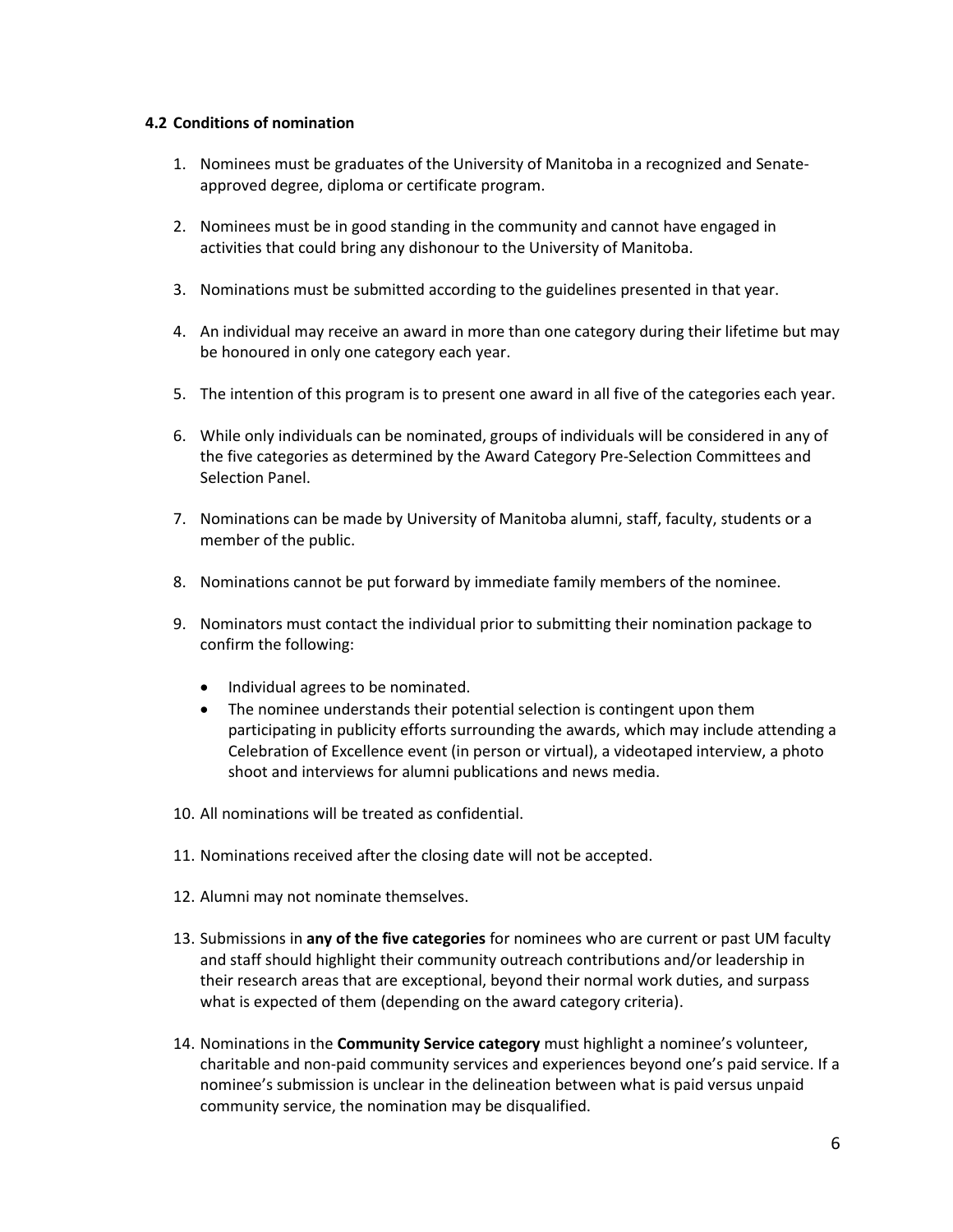- 15. All nominations must clearly demonstrate nominees' impact on the communities they serve and leadership in their areas of expertise, innovation and research, profession and / or community service (depending on the award category criteria).
- 16. For the **Outstanding Young Alumni** and **Lifetime Achievement** categories, nominees must clearly show examples of their ongoing service to the University of Manitoba as an alum (and while as a student for the Outstanding Young Alumni award). Examples could include volunteerism or leadership on a board, committee, council or in a specific role that supports the vision, mission and brand of the University such as through mentoring, presenting to or supporting students, demonstrated proud acknowledgement of their alumni status, and / or supporting the University through their philanthropic activities. Paid employment does not qualify as service to the University of Manitoba for these award categories. Contributions beyond paid service should be articulated in the submissions.
- 17. All nominators (and nominees through the nomination submission process) must affirm the information included in their submission is accurate and truthful. If any information presented is found to be inaccurate, whether by accident or purposefully, the University of Manitoba reserves the right to remove the submission from consideration for that year and rescind the award if discovered after the fact.
- 18. Posthumous nominations will not be considered.

#### **4.3 The nominations process**

- 1. All nominations must be submitted using the online web form on the UM alumni website.
- 2. All nominations and supporting documents are considered confidential.
- 3. A nomination form must be completed in full or the nomination will not be considered.
- 4. Nomination packages will include:
	- the completed nomination form (600-word count) outlining the rationale for nomination based on the award criteria
	- biographical summary (200-word count)
	- two, one-page letters of reference (not written by the nominee or immediate family). Each letter should have 1-inch margins, font size no smaller than 10 pt, and be typed on the reference's personal or organizational letterhead
	- supporting materials (i.e. CV, news articles, etc.) of **no more than 10 pages** in addition to the above required materials
- 5. Nominations must be reviewed by Alumni Relations prior to being submitted to the Awards Category Pres-Selection Subcommittees and Selection Panel to ensure all nominees meet the conditions of nomination, including degree(s), and completeness of application.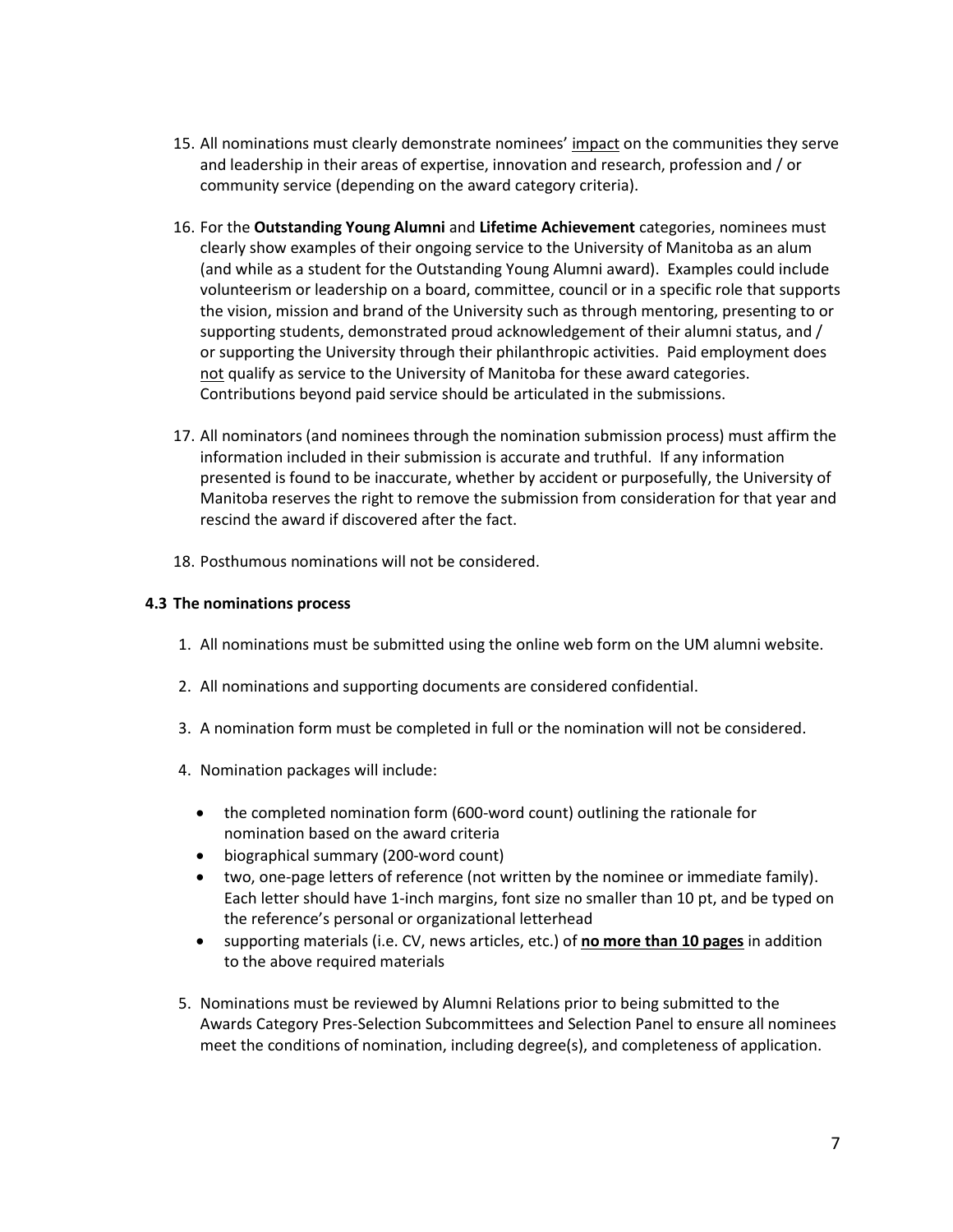#### **4.4 Nomination from previous years**

Unsuccessful nominations will automatically be moved forward for consideration for two years. Nominators have the option to amend the information in the nomination package based on the nominee's experience and qualifications. An expired nomination may be submitted again through the regular nomination process.

# **5. THE AWARD CATEGORY PRE-SELECTION SUBCOMMITTEES AND SELECTION PANEL COMPOSITION AND ROLES**

Diverse alumni points of view will be represented in the composition of both the Award Category Pre-Selection Subcommittees and the Selection Panel emphasizing equity, diversity and inclusion.

#### **5.1 Award Category Pre-Selection Committees**

The award category pre-selection committees will be established for each award category by Alumni Relations, who are responsible for shortlisting from among the full list of nominees in that category to move forward for consideration by the Selection Panel. These subcommittees will be composed of former Distinguished Alumni Award recipients, Alumni Council members, and alumni industry and community leaders who have experience, knowledge and expertise that reflects the criteria of the award. A member of the Alumni Relations team will support each subcommittee through administration and guidance but will not be a voting member.

#### **5.2 Distinguished Alumni Awards Selection Panel**

The Distinguished Alumni Awards Selection Panel will include:

#### **Voting Members:**

- The Chair
- Minimum of five previously selected Distinguished Alumni Award or Honorary Degree recipients
- Chair of the Alumni Association Board of Directors or Chair of the Alumni Council
- A member of the Alumni Council appointed by the Chair of the Alumni Council

#### **Non-Voting Members**

- Vice-President (External) or designate
- Alumni Relations designate

#### **5.3 The role of the Distinguished Alumni Awards Selection Panel**

The Distinguished Alumni Awards Selection Panel will review nominations against the established criteria. The panel will recommend to the President of the University of Manitoba the proposed recipients of the Distinguished Alumni Awards.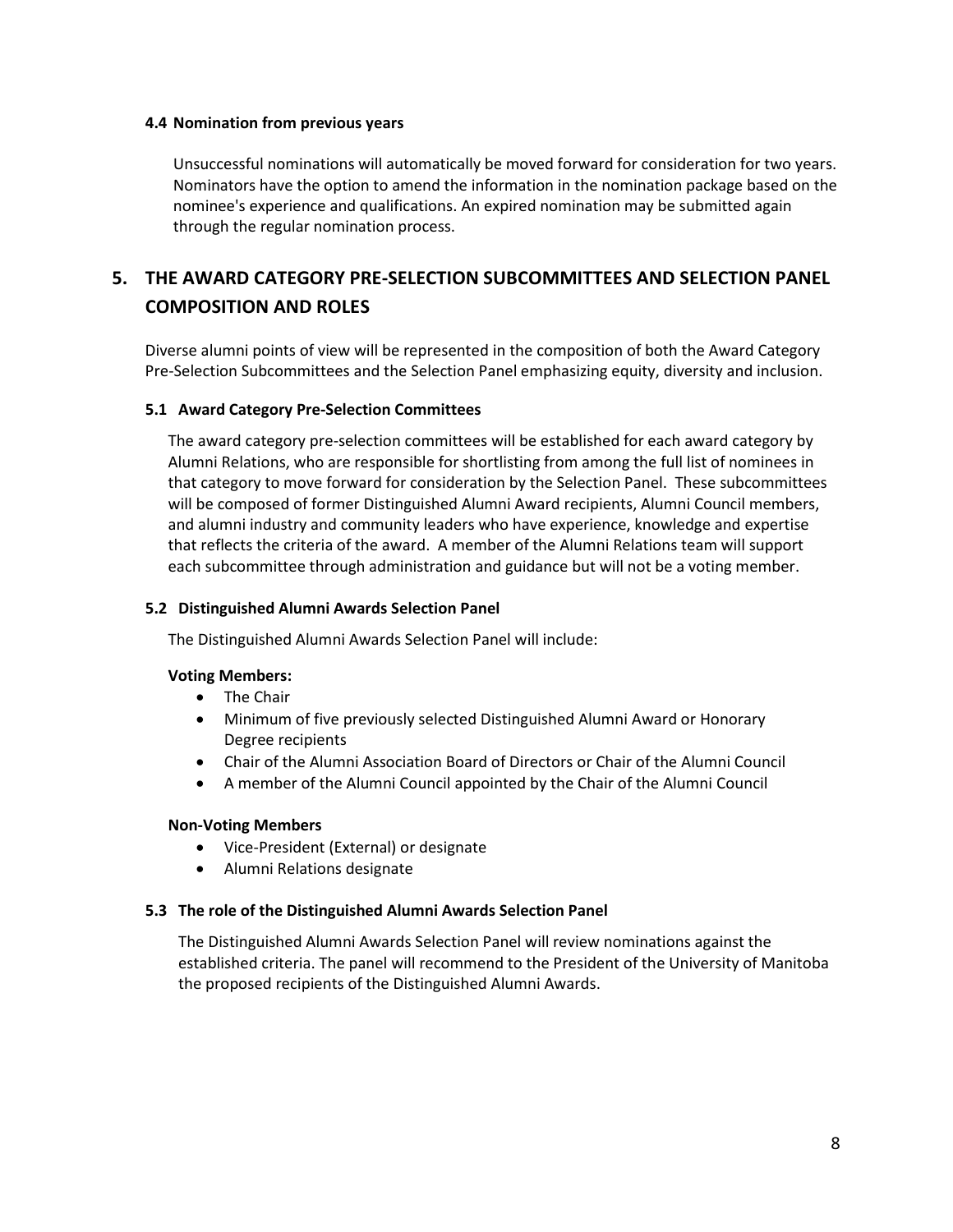#### **5.4 The roles of the Vice-President (External) and Alumni Relations designate**

The Alumni Relations designate will fulfill the administrative duties of the Selection Panel but will not vote in the selection process. They will confirm recipients list with the University of Manitoba President's Office and Vice-President's (External) Office before the decision is finalized. The Vice-President (External) will provide guidance to the Selection Panel and identify any concerns or issues for consideration and will also not have a vote in the selection process.

# **6. THE SELECTION PROCESS**

Nominations are first thoroughly vetted by Alumni Relations to "fact-check," ensure nominees meet the award criteria, suggest moving to best-fit award categories if nominees do not meet the award criteria (if necessary), and work with nominators if there are challenges or changes that need to be addressed.

Nominations will be closed on a date determined by Alumni Relations and agreed upon by the Alumni Association in accordance with the date determined for the Celebration of Excellence event (whether virtual or in-person) or other publicity and recognition opportunities.

After the nominations have closed, and the Award Category Pre-Selection Subcommittees and Distinguished Alumni Awards Selection Panel have been determined and identified, the coordinator responsible for the program will create nomination packages to be sent to all committee and panel members: the subcommittees who will review and shortlist from all the submissions for the award category they are responsible for, and the Selection Panel who will review all the shortlisted nominees for each of the five award categories. The nomination package forwarded to the subcommittees and panel will include the following:

- A complete list of the Distinguished Alumni Awards Selection Panel members for that year
- A chart summarizing the nominations that were received, sorted by award category
- A copy of this document, "Distinguished Alumni Awards Terms of Reference"
- Each individual candidate's nomination submission

The discussions surrounding the selection of the recipients at both the award category preselection subcommittees and selection panel meetings will remain confidential. Following the selection process, all materials related to this process will be returned to the Alumni Relations office.